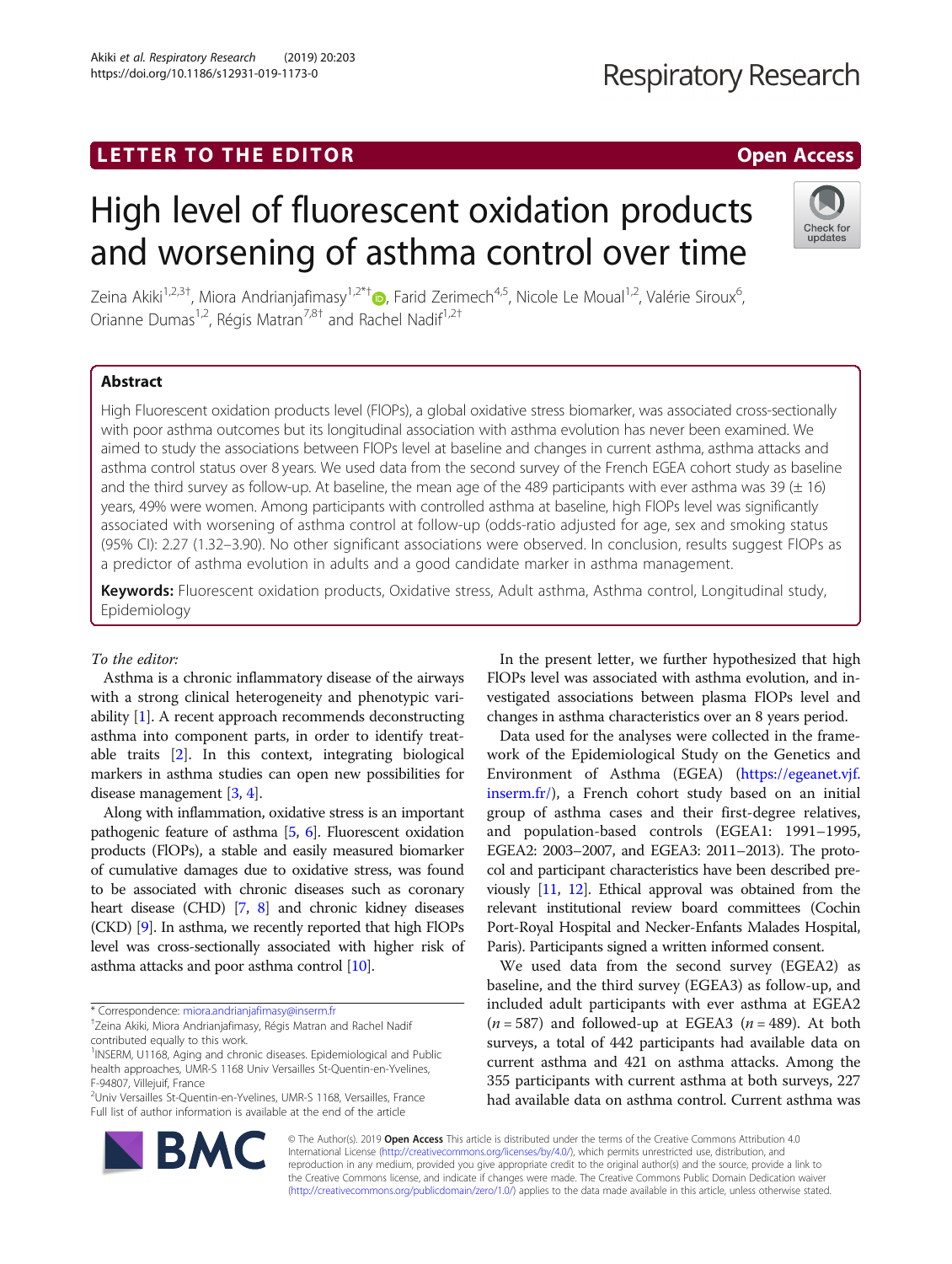defined by having had during the past 12 months: asthma attacks, or asthma symptoms (wheezing, nocturnal chest tightness, attack of shortness of breath), or medication use for breathing problems. Asthma control was assessed in 3 classes among participants with current asthma, by using responses to the EGEA2 and EGEA3 questionnaires to approximate closely the Global Initiative for Asthma 2015 definition [[13](#page-3-0)]. Asthma control assessment was based on frequency of daytime symptoms, night waking due to asthma, use of reliever medication and activity limitations, assessed over the last 3-months [[14](#page-3-0)]. For each participant, changes in current asthma, attacks, and control were categorized as "persistent" if the characteristic (current asthma, asthma attacks, or partly/uncontrolled asthma) was present at both EGEA2 and EGEA3, "improved" if the characteristic was present only at EGEA2, "worsened" if the characteristic was present only at EGEA3, and "stable" if the characteristic was not present at both surveys.

Plasma FlOPs level was measured at EGEA2 as de-scribed by Andrianjafimasy et al. [\[10\]](#page-3-0) and according to Wu et al. [[15\]](#page-3-0). FlOPs level was log-transformed due to its skewed distribution and expressed as geometric mean (GM) and Q1-Q3.

We studied the associations between FlOPs level and changes in "current asthma", "asthma attacks", or "asthma control" between EGEA2 and EGEA3. For each characteristic, we created two binary outcomes: 1) one outcome that compared the « persistent » to the « improved » group (reference) among participants who have the characteristic at EGEA2 (respectively with current asthma, with asthma attacks or with poor asthma control); 2) one outcome that compared the « worsened » to the « stable » group (reference) among those who did not have the characteristic at EGEA2 (respectively without current asthma, without asthma attacks or with controlled asthma). Multivariable logistic regressions were conducted using generalized estimating equations (GEEs) to take into account the familial dependence. In logistic regression models, we rescaled the value of FlOPs level using interquartile range (IQR) defined by the distance between the 25th and 75th percentiles, comparing an asthmatic with a "high" value of the FlOPs (in the middle of the upper half of the distribution) to an asthmatic with a 'low' value (in the middle of the lower half of the distribution)  $[16]$ . Odds-ratios were adjusted (aOR) for age (continuous), sex, and smoking status (never, ever-smokers). As a sensitivity analysis, ORs were also adjusted for pack-years instead of smoking status. The analyses were further repeated by excluding participants with history of CKD or CHD previously found to be associated with FlOPs [[7](#page-3-0)–[9](#page-3-0)]. Statistical analyses were performed using SAS software, version 9.4 (SAS Institute, Inc., Cary, North Carolina, USA). A P-value < 0.05 was considered statistically significant.

At EGEA2, the mean age of the 489 participants with ever asthma was 39 years (± 16.1), 49% were women, 52% were non-smokers, 85.5% had current asthma, 38% had asthma attacks (past 12 months), and 48.5% had poor asthma control (partly controlled/uncontrolled). The GM (Q1-Q3) for FlOPs level was 91.5 (78.6–102) RFU/mL. Participants included in the analyses  $(n = 489)$ had similar demographic and clinical characteristics (all  $P > 0.10$ ), but were more non-smokers ( $P = 0.01$ ) than participants lost to follow-up ( $n = 98$ ).

Associations between FlOPs level at EGEA2 and evolution of asthma characteristics are shown in Table 1. Among participants with controlled asthma at EGEA2, high FlOPs level was significantly associated with worsening of asthma control at EGEA3  $\left[_{\text{adiusted}} \text{OR } (95\% \text{ CI}) = 2.27 \right]$ (1.32–3.90)]. No other significant associations were observed. Adjustment for pack-years instead of smoking status or removing adults with history of CKD or CHD did not change the results (data not shown).

To our knowledge, this study is the first to show that high FlOPs level is associated with worsening of asthma

|  |  |  |  |  |  |  |  |  |  |  | <b>Table 1</b> Associations between Fluorescent oxidation products level at EGEA2 and evolution of asthma characteristics |
|--|--|--|--|--|--|--|--|--|--|--|---------------------------------------------------------------------------------------------------------------------------|
|--|--|--|--|--|--|--|--|--|--|--|---------------------------------------------------------------------------------------------------------------------------|

| Evolution of asthma              | Fluorescent oxidation products (RFU/mL) |                     |                                 |  |  |  |  |
|----------------------------------|-----------------------------------------|---------------------|---------------------------------|--|--|--|--|
| characteristics                  |                                         | OR (95% CI)         | OR <sub>adjusted</sub> (95% CI) |  |  |  |  |
| Persistent vs Improved (ref)     |                                         |                     |                                 |  |  |  |  |
| Current asthma <sup>a</sup>      | 355 vs 38                               | 1.30 (0.86-1.98)    | $1.19(0.79 - 1.80)$             |  |  |  |  |
| Asthma attacks <sup>a</sup>      | 115 vs 53                               | $1.07(0.74 - 1.53)$ | $1.13(0.74 - 1.72)$             |  |  |  |  |
| Poor asthma control <sup>b</sup> | 82 vs 31                                | $0.93(0.58 - 1.47)$ | $0.84(0.48 - 1.44)$             |  |  |  |  |
| Worsened vs Stable (ref)         |                                         |                     |                                 |  |  |  |  |
| Current asthma <sup>a</sup>      | 18 vs 31                                | $0.95(0.54 - 1.66)$ | $0.73(0.39 - 1.39)$             |  |  |  |  |
| Asthma attacks <sup>a</sup>      | 51 vs 202                               | $1.10(0.76 - 1.60)$ | $1.08(0.72 - 1.60)$             |  |  |  |  |
| Poor asthma control <sup>b</sup> | 46 vs 68                                | 2.31 (1.33-4.00)    | $2.27(1.32 - 3.90)$             |  |  |  |  |

OR odds ratio expressed for an increase corresponding to the value of the interquartile range (distance between the 25th and 75th percentile) of FlOPs; adjusted for age, sex and smoking status. Results are presented as "Persistent versus Improved" (reference) and "Worsened versus Stable" (reference) between EGEA2 and EGEA3 among 489 participants with ever asthma at both surveys; <sup>b</sup>among 355 participants with current asthma at both surveys

Asthma attacks was defined by a positive answer to the following question: "Have you had an asthma attack in the last 12 months?" Results in bold are statistically significant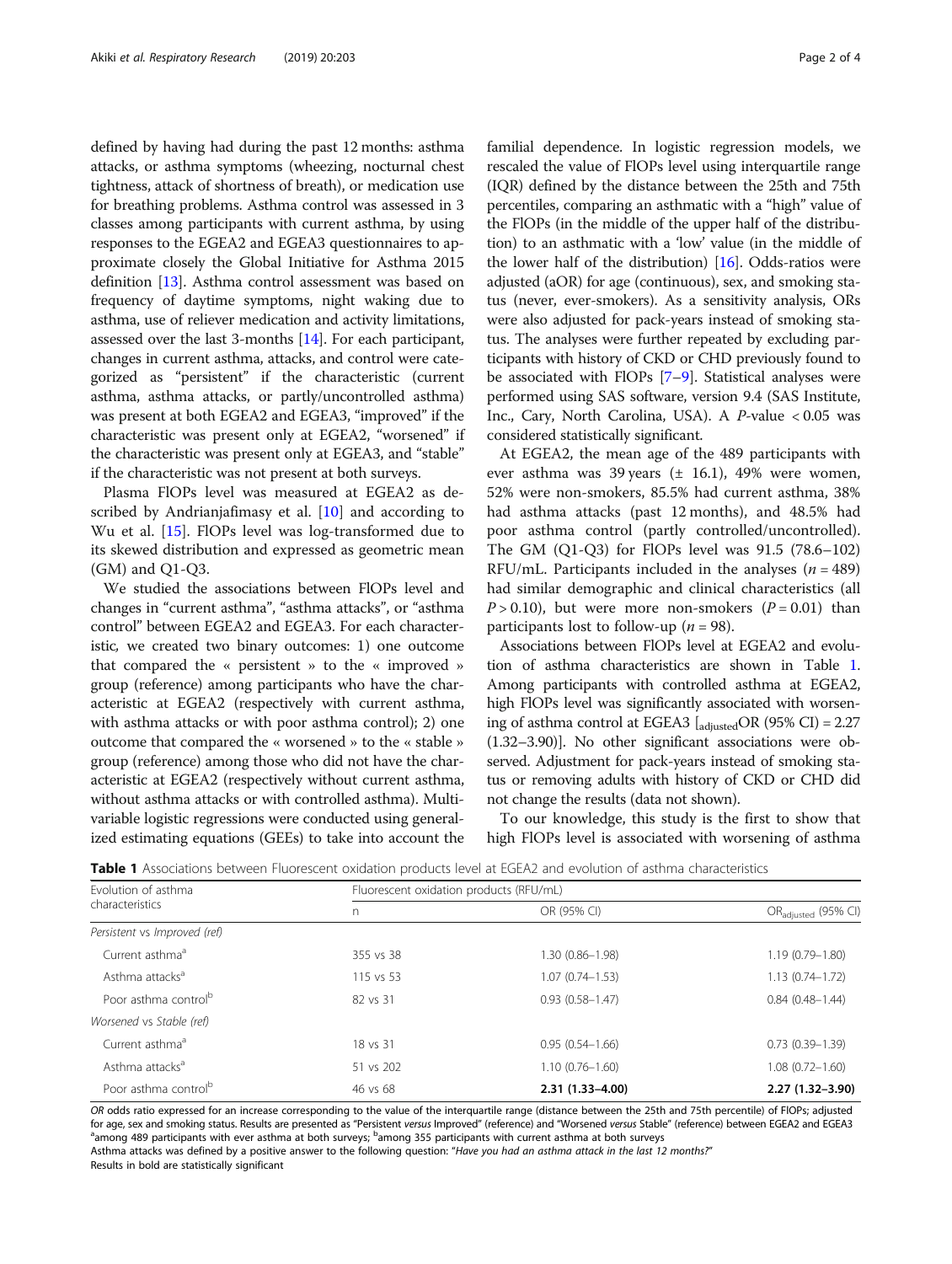<span id="page-2-0"></span>control over time. This result extends the association we previously reported in a cross-sectional setting [[10\]](#page-3-0). The lack of association observed with current asthma was consistent with the result found in the cross-sectional design [\[10\]](#page-3-0). Furthermore, our results are in line with a recent review by Aldakheel et al. [\[17\]](#page-3-0) drawing up an inventory of studies on biomarkers related to oxidative stress and asthma. Even if the longitudinal studies had small sample size  $(n < 40)$  and the asthma outcomes studied were asthma severity, atopic asthma or asthma treatments rather than asthma control, they reported significant associations between level of 8-isoprostanes or hydrogen peroxide and asthma outcomes.

No such consistency was observed for asthma attacks. One explanation may be that the definition of asthma attacks is not standardized and includes only one dimension of the disease. Larger studies are needed to clarify the specific dimensions of the disease for which FlOPs could be a relevant biomarker, and having FlOPs measurements at different points could help further examining the interest of monitoring this marker in the asthma management.

Previous prospective studies showed significant and positive associations between high FlOPs level and chronic inflammatory diseases such as the incidence of CHD among men without previous cardiovascular events, and the risk of future CHD in healthy women [\[7,](#page-3-0) [8](#page-3-0)]. Regarding asthma, the present study shows that high FlOPs level is associated with subsequent worsening of asthma control in adults and suggests that high FlOPs level could be a predictor of chronic inflammatory disease evolution. Although more studies and replications of our results are needed, it could be helpful to integrate FlOPs level in the approaches to identify "specific groups of patients" with controlled asthma who potentially may have bad prognosis.

#### Abbreviations

aOR: adjusted odds-ratio; CHD: Coronary heart disease; CKD: Chronic kidney diseases; EGEA: Epidemiological Study on the Genetics and Environment of Asthma; FlOPs: Fluorescent Oxidation Products; GEE: Generalized estimating equations; GM: Geometric Mean; IQR: Interquartile range; OR: Odds-ratio; Q1: First quartile; Q3: Third quartile; RFU: Relative Fluorescence Unit

#### Acknowledgements

EGEA cooperative group. Coordination: V Siroux (epidemiology, PI since 2013); F Demenais (genetics); I Pin (clinical aspects); R Nadif (biology); F Kauffmann (PI 1992-2012). Respiratory epidemiology: Inserm ex-U 700, Paris: M Korobaeff (Egea1), F Neukirch (Egea1); Inserm ex-U 707, Paris: I Annesi-Maesano (Egea1-2); Inserm ex-U 1018, Villejuif: F Kauffmann, MP Oryszczyn (Egea1-2); Inserm U 1168, Villejuif: N Le Moual, R Nadif, R Varraso; Inserm U 1209 Grenoble: V Siroux. Genetics: Inserm ex-U 393, Paris: J Feingold; Inserm U 946, Paris: E Bouzigon, F Demenais, MH Dizier; CNG, Evry: I Gut (now CNAG, Barcelona, Spain), M Lathrop (now Univ McGill, Montreal, Canada). Clinical centers: Grenoble: I Pin, C Pison; Lyon: D Ecochard (Egea1), F Gormand, Y Pacheco; Marseille: D Charpin (Egea1), D Vervloet (Egea1 2); Montpellier: J Bousquet; Paris Cochin: A Lockhart (Egea1), R Matran (now in Lille); Paris Necker: E Paty (Egea1-2), P Scheinmann (Egea1-2); Paris-Trousseau: A Grimfeld (Egea1-2), J Just. Data and quality management: Inserm ex-U155 (Egea1): J Hochez; Inserm U 1168, Villejuif: N Le Moual; Inserm ex-U780: C Ravault (Egea1-2); Inserm ex-U794: N Chateigner. (Egea1-2); Grenoble: J Quentin (Egea1-2).

The authors thank all those who participated to the setting of the study and on the various aspects of the examinations involved: interviewers, technicians for lung function testing and skin prick tests, blood sampling, IgE determinations, coders, those involved in quality control, data and sample management and all those who supervised the study in all centers. The authors are grateful to the three CIC-Inserm of Necker, Grenoble and Marseille who supported the study and in which participants were examined. They are also grateful to the biobanks in Lille (CIC Inserm), and at Annemasse (Etablissement français du sang) where biological samples are stored.

They are indebted to all the individuals who participated, without whom the study would not have been possible.

#### Author's contributions

Conceived and designed the study: MA, ZA, RM, RN. Performed the study: MA, ZA, RM, RN. Analyzed the data: MA, ZA. Contributed reagents/materials/ analysis tools: FZ, NLM, VS, RM, RN. Wrote the paper: MA, ZA, OD, RM, RN. Commented on the manuscript, read and approved the final version: MA, ZA, FZ, NLM, VS, OD, RM, RN.

#### Funding

This work was funded by the French Agency for Food, Environmental and Occupational Health & Safety (ANSES/AFSSET, EST- 09–15, PNR-EST 2017), Merck Sharp & Dohme (MSD), the hospital program of clinical research (PHRC)-Paris, the National Research Agency – Health Environment, Health-Work Program (ANR 05-SEST-020-02/05–9-97, ANR CES-2009) the Region Nord Pas-de-Calais).

#### Availability of data and materials

Due to third party restrictions, EGEA data are not publicly available. Please see the following URL for more information: <https://egeanet.vjf.inserm.fr/index.php/en/contacts-en>

Interested researchers should contact [egea.cohorte@inserm.fr](mailto:egea.cohorte@inserm.fr) with further questions regarding data access.

#### Ethics approval and consent to participate

Ethical approval was obtained from the relevant institutional review board committees (Cochin Port-Royal Hospital and Necker-Enfants Malades Hospital, Paris).

#### Consent for publication

Written informed consent was signed by all participants.

#### Competing interests

The authors declare that they have no competing interests.

#### Author details

<sup>1</sup>INSERM, U1168, Aging and chronic diseases. Epidemiological and Public health approaches, UMR-S 1168 Univ Versailles St-Quentin-en-Yvelines, F-94807, Villejuif, France. <sup>2</sup>Univ Versailles St-Quentin-en-Yvelines, UMR-S 1168, Versailles, France. <sup>3</sup>INSPECT-LB : Institut National de Santé Publique Epidémiologie Clinique et Toxicologie, Faculty of Public Health, Lebanese University, Beirut, Lebanon. <sup>4</sup>CHU Lille, Service de Biochimie et Biologie moléculaire, F-59000, Lille, France. <sup>5</sup>EA4483, IMPECS, Institut Pasteur de Lille, Université de Lille, F-59000, Lille, France. <sup>6</sup>Institute for Advanced Biosciences, Centre de recherche UGA-Inserm U1209-CNRS UMR 5309, équipe d'épidémiologie environnementale, Site Santé, Allée des Alpes, F-38700, La Tronche, France. <sup>7</sup>CHRU de Lille, F-59000, Lille, France. <sup>8</sup>Univ Lille Nord de France, F-59000, Lille, France.

### Received: 6 March 2019 Accepted: 28 August 2019 Published online: 06 September 2019

#### References

- 1. Beasley R, Semprini A, Mitchell EA. Risk factors for asthma: is prevention possible? Lancet. 2015;386:1075–85.
- Pavord ID, Beasley R, Agusti A, et al. After asthma: redefining airways diseases. Lancet. 2018;391(10118):350–400.2017.
- Fajt ML, Wenzel SE. Asthma phenotypes and the use of biologic medications in asthma and allergic disease: the next steps toward personalized care. J Allergy Clin Immunol. 2015;135:299–310.